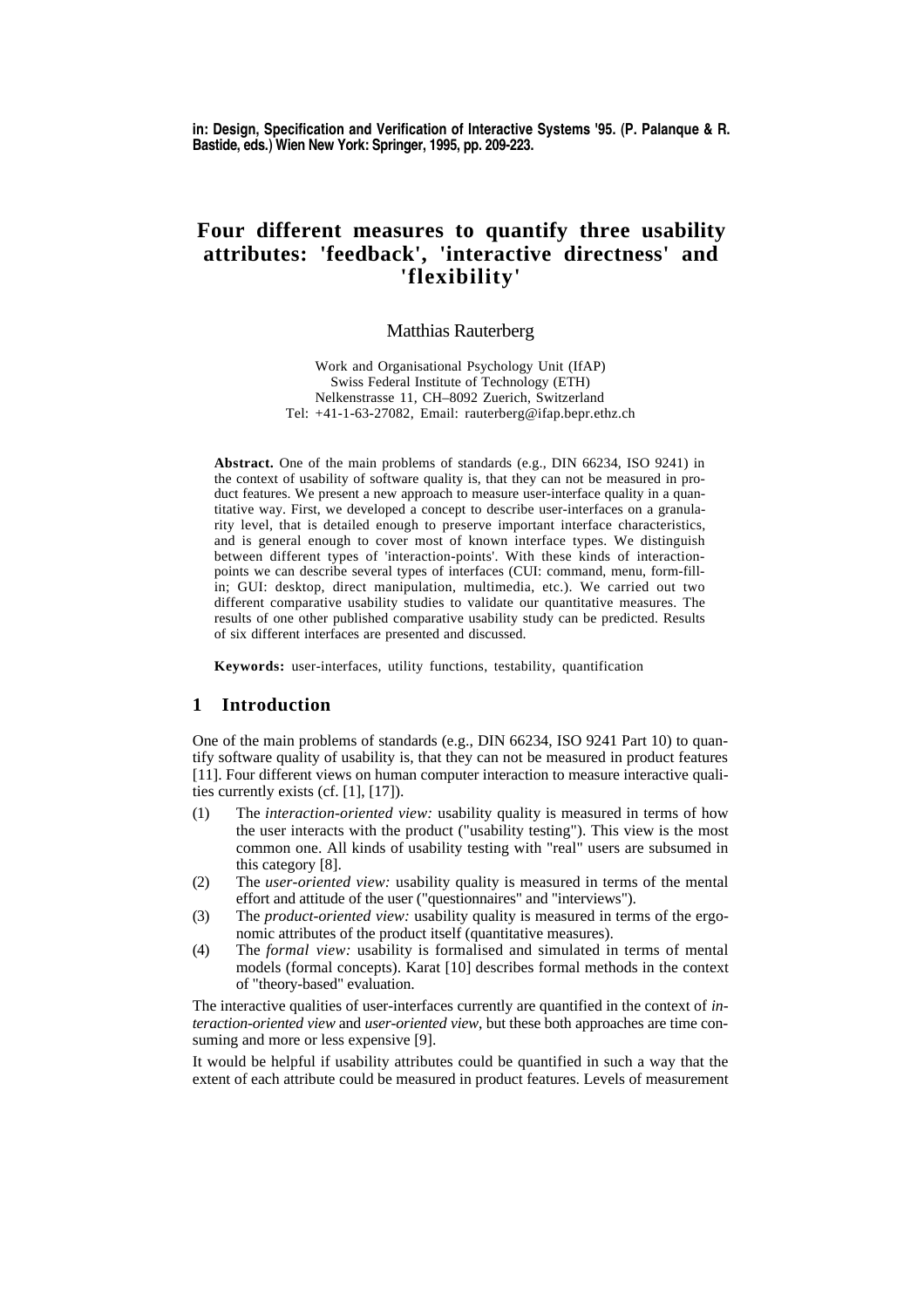are classified in different scales as follows (cf. Tab. 1): (1) *nominal scale* (to classify or grouping interfaces), (2) *ordinal scale* (to compare different types of interfaces and to put categories in order), (3) *interval scale* (meaningful measure of the distance between categories), and (4) *rational scale* (interval scale with an absolute null) (cf.  $[12]$ ).

| level    | examples in the context of Human-Computer Interaction                   | reference     |
|----------|-------------------------------------------------------------------------|---------------|
|          | nominal Type of interface (e.g., command, menu, desktop, etc.)          | [18]          |
| ordinal  | Experimental comparison study (e.g., summative evaluation) [3] [7] [15] |               |
| interval | Checklist (e.g., expert evaluation)                                     | $[11]$ $[18]$ |
| rational | Quantitative measure                                                    | [16]          |

**Tab. 1.** Levels of measurement of usability attributes

## **2 A descriptive concept of interaction-points**

We present a new approach to measure user-interface quality in a quantitative way. First, we developed a concept to describe user-interfaces on a granularity level, that is detailed enough to preserve important interface characteristics, and is general enough to cover most of known interface types (command language, CUI, GUI, multimedia, etc.). Different types of user-interfaces can be quantified and distinguished by the general concept of "interaction-points". Regarding to the interactive semantic of "interaction-points" (IPs), different types of IPs must be discriminated (cf. [4]).



Fig. 1. The interaction space (IS) consists of the object space (OS) and the function space (FS); both spaces can be distinguished in perceptible and hidden interactive elements.

An interactive system can be distinguished in a dialog and an application manager. So, we distinguish between dialog objects (DO, e.g. "window") and application objects (AO, e.g. "text document"), and dialog functions (DF, e.g. "open window") and application functions (AFIP, e.g. "insert section mark"). Each function f∈FS, that changes the state of the content of an application object, is an *application function*. All other functions are *dialog functions* (e.g., window operations like move, resize,

210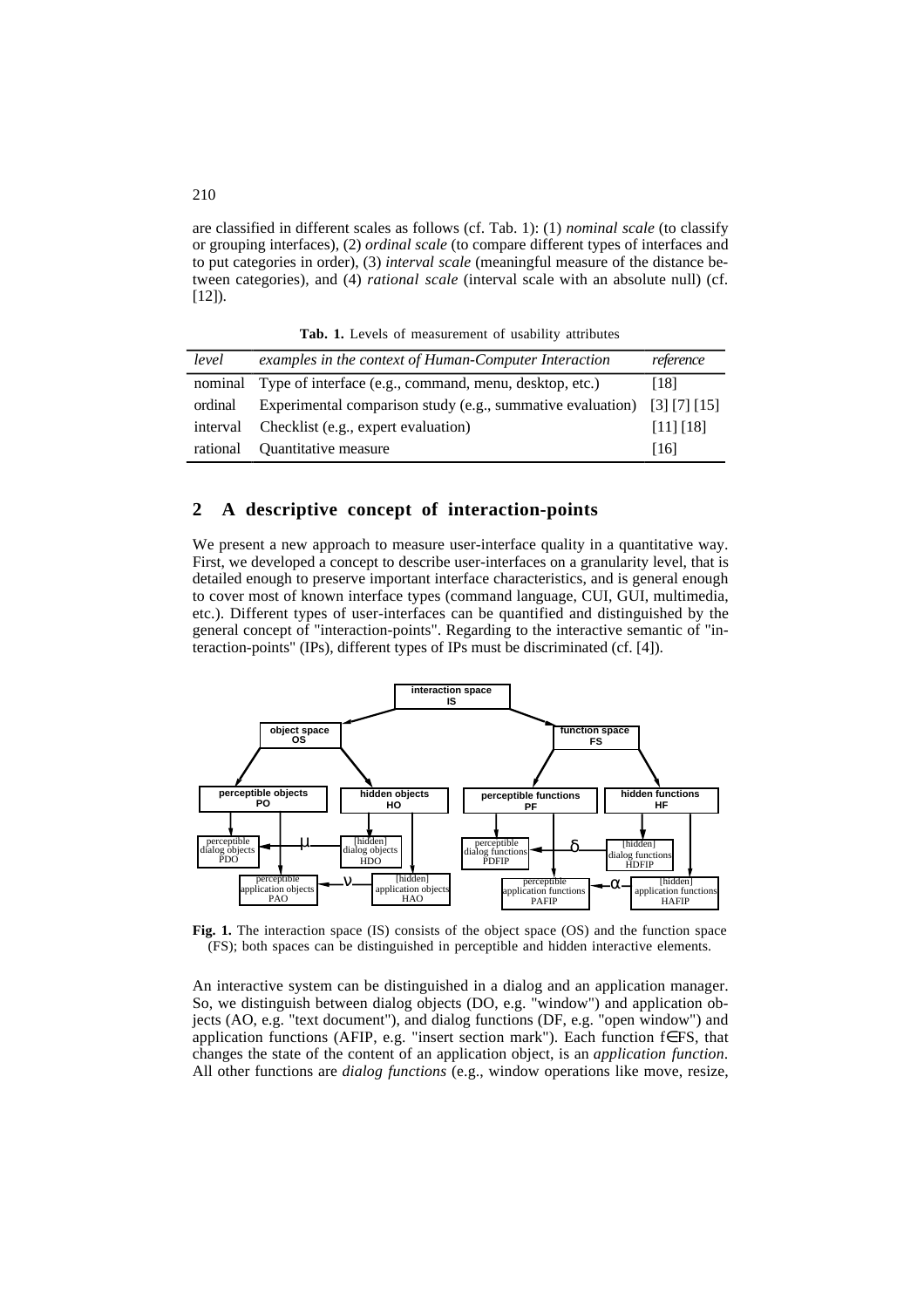close). The complete set of all description terms is shown in Fig. 1 and defined in Tab. 2.

**Tab. 2.** The interaction space (IS) consists of the object (OS) and the function (FS) space

| $IS := OS \times FS$                                                                        | [interaction space]                          |
|---------------------------------------------------------------------------------------------|----------------------------------------------|
| $DC \in IS$                                                                                 | [dialog context]                             |
| $OS := PO \cup HO$                                                                          | [object space]                               |
| $FS := PF \cup HF$                                                                          | [function space]                             |
| $PO := PDO \cup PAO$                                                                        | [(perceptible) representations of objects]   |
| $HO := HDO \cup HAO$                                                                        | [hidden objects]                             |
| $PF := PDFIP \cup PAFIP$                                                                    | [(perceptible) representations of functions] |
| $HF := HDFIP \cup HAFIP$                                                                    | [hidden functions]                           |
| PDFIP := { $(df, pf) \in HDFIP x PF: pf = \delta(df)$ }                                     | [(perceptible) represented DFIP]             |
| PAFIP := { $(af, pf) \in HAFIP x PF: pf = \alpha(af)$ }                                     | [(perceptible) represented AFIP]             |
| $IP := DFTP \cup AFIP$                                                                      | [interaction-points]                         |
| $DFIP := PDFIP \cup HDFIP$                                                                  | [IPs of dialog functions]                    |
| $AFIP := PAFIP \cup HAFIP$                                                                  | [IPs of application functions]               |
| $\delta$ := mapping function of a df $\in$ HDFIP to an appropriate pf $\in$ PF.             |                                              |
| $\alpha$ := mapping function of an af $\in$ HAFIP to an appropriate pf $\in$ PF.            |                                              |
| PDO := { $(do, po) \in HDO x PO$ : $po = \mu(do)$ } [(perceptible) represented DO]          |                                              |
| $PAO := \{(ao, po) \in HAO \times PO: po = v(ao)\}\$                                        | $[$ (perceptible) represented AO $]$         |
| $\mu$ := mapping function of a dialog object do $\in$ DO to an appropriate po $\in$ PO.     |                                              |
| $v :=$ mapping function of an application object ao $\in$ AO to an appropriate po $\in$ PO. |                                              |

A dialog context (DC) is defined by all available objects and functions in the actual system state. If the set of available functions changes in the actual DC, then the system changes from one DC to another. In the actual DC all dialog objects (functions, resp.) are *perceptible* (PO, PF) or *hidden* (HO, HF). Four different mapping functions relate perceptible structures to hidden objects or functions (see Fig. 1).

Each interaction-point (IP) is related to at least one interactive function. If both mapping function's δ and α are of the type 1:m(any), then the user-interface is a command interface (see Fig. 2). If both mapping function's δ and α are of the type 1:1, then the user-interface is a menu or direct manipulative interface where each f∈FS is related to a perceptible structure PF (see Fig. 3). The perceptual structure (visible, audible, or tactile) of a function (PF) can be, e.g., an icon, earcon, menu option, command prompt, or other mouse sensitive areas.

The intersection of PF and PO is sometimes not empty: PF  $\cap$  PO  $\neq \emptyset$ . Icons of graphical interfaces are elements of this intersection, e.g., PDFIP "copy" ≡ PDO "clipboard", PAFIP "delete"  $\equiv$  PAO "trash" (see Fig. 3). Each interaction-point (IP) is related to at least one interactive function (see Fig. 4).

## **3 Four quantitative measures of interface attributes**

One important difference between user-interfaces can be the "interactive directness". A user-interface is 100% *interactively direct*, if the user has fully access in the actual dialog context to all f∈FS (see [13], e.g. [20]). This is the case for all command language interfaces (cf. Fig. 2). Another important interface attribute is the amount of "feedback". Good interface design is characterised by optimising the multitude of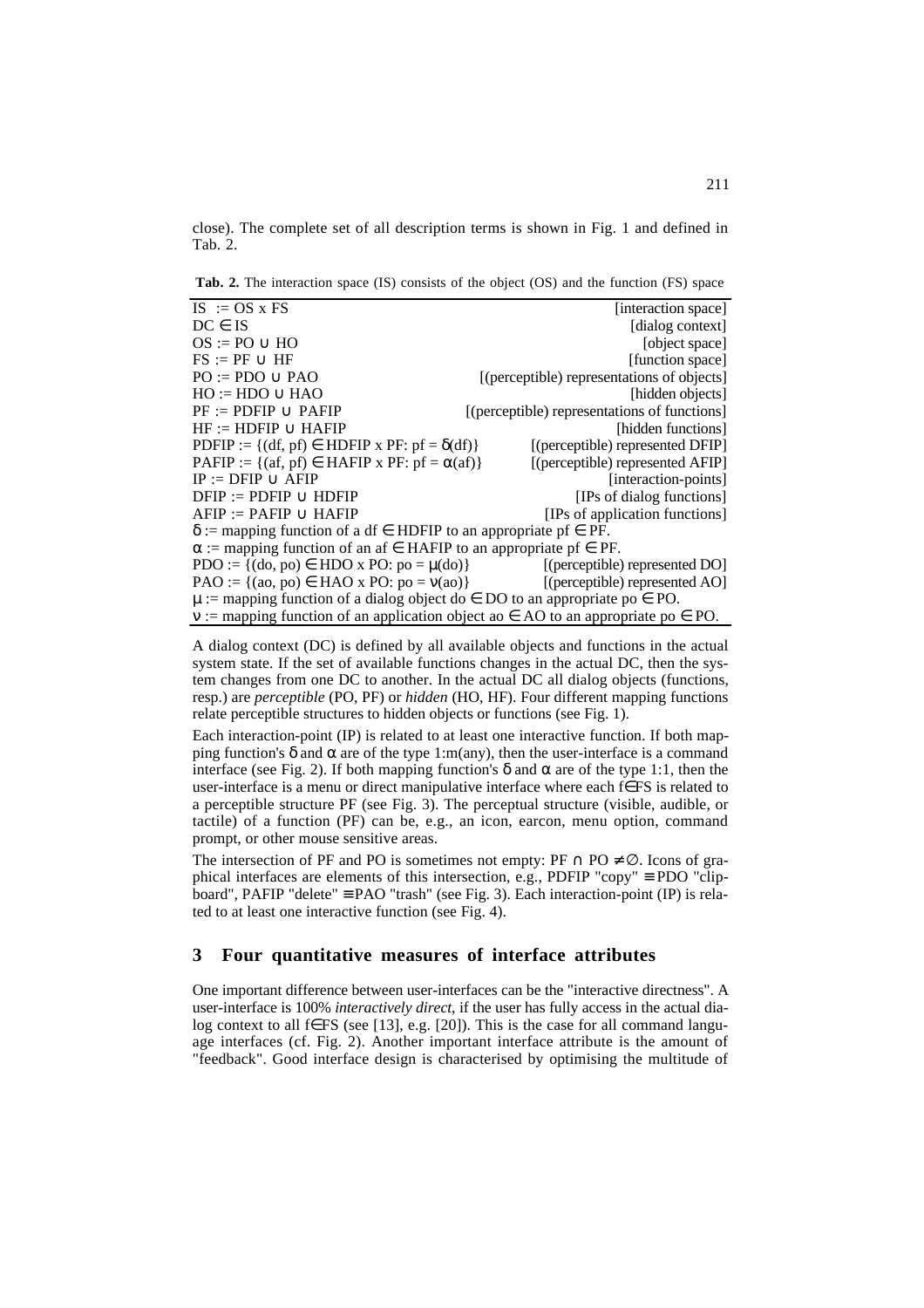

DFIPs (e.g. "flatten" the menu tree; see [14]) and by allocating an appropriate PDFIP to the remaining HDFIPs (cf. [2]).

**Fig. 2.** An actual dialog context (DC) of the operating system MsDOS with a command language interface (PAFIP: command entry point).

One disadvantage of snapshots (cf. Fig. 2 and Fig. 3) is that all hidden structures could not be referenced. To describe the hidden functionality a schematic view is needed (cf. Fig. 4).



**Fig. 3.** An actual dialog context (DC) of a direct manipulative interface with the representation space of the interactive object (PAO: e.g., data window; PDO: e.g., trash), and the representation space (PF: marked by circles) of the interactive functions (PAFIP: e.g., popup menu, trash; PDFIP: e.g., window scrolling).

To estimate the amount of "feedback" of an interface a ratio is calculated: "number of PFs" (#PF = #PDFIP + #PAFIP) divided by the "number of HFs" (#HF = #HDFIP +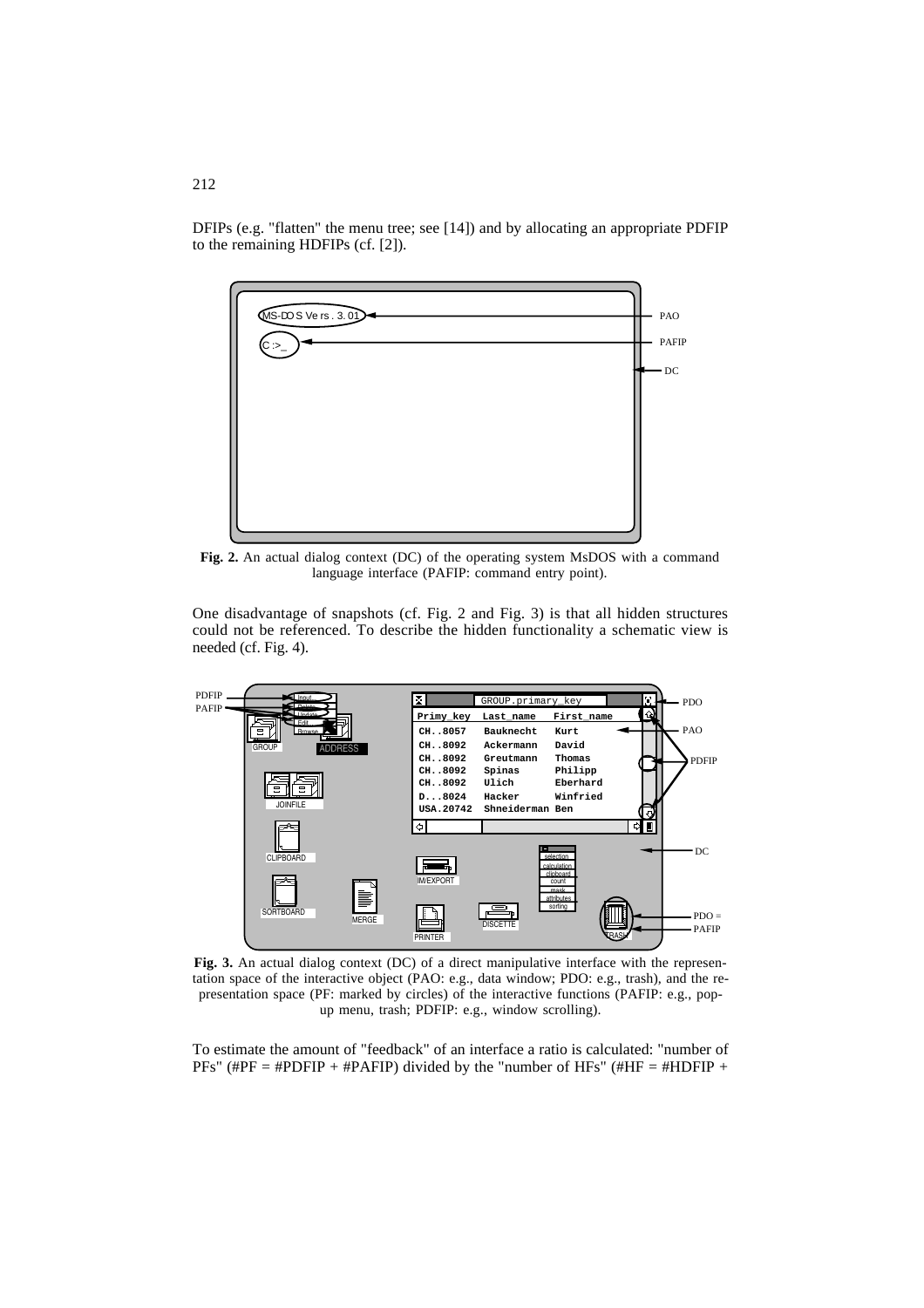#HAFIP) per dialog context. This ratio quantifies the average "amount of functional feedback" of the function space (FB; see Formula 1). We abbreviate the number of all different dialog contexts with D. A GUI has often a very large number of DCs. To handle this problem we take only all task related DCs into account. Doing this, our measures will give us only a lower estimation for GUIs.



**Fig. 4.** A schematic presentation of the I/O interface, the dialog and the application manager of an interactive system with a menu tree of two levels.

The average length of all possible sequences of interactive operations (PATH) from the top level dialog context (DC, e.g., 'start context') down to DCs with the desired HAFIP or HDFIP can be used as a possible quantitative measure of "interactive directness" (ID, see Formula 2). The measure ID delivers two indices: one for HAFIPs and one for HDFIPs. A PATH has no cycles and has not more than two additional dialog operations compared with the shortest sequence. An interface with the maximum ID of 100% has only one DC with path lengths of one dialog step. We abbreviate the number of all different dialog paths with P.

 $Functional$  feedback:

$$
FB = \frac{1}{D} \sum_{d=1}^{D} (\# \text{PF}_d / \# \text{HF}_d) * 100\%
$$
 (1)

 $Interactive$  directness:

$$
ID = \left\{ \frac{1}{P} \sum_{p=1}^{P} \ln g \left( PATH_p \right) \right\}^{-1} * 100\% \qquad (2)
$$

To quantify the flexibility of the application manager we calculate the average number of HAFIPs per dialog context (DFA; see Formula 3). To quantify the flexibility of the dialog manager we calculate the average number of HDFIPs per dialog context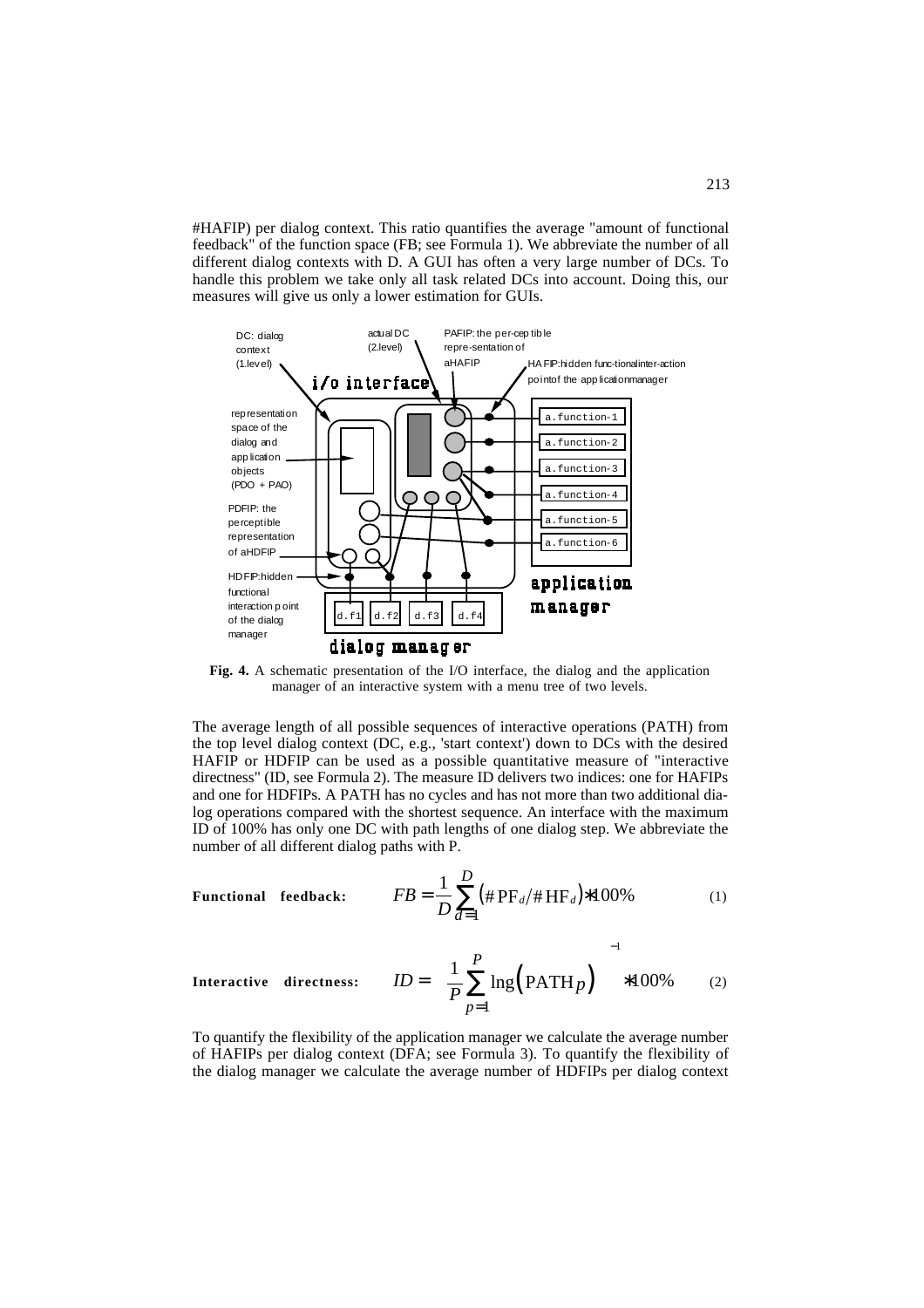(DFD; see Formula 4). A modeless dialog state has maximal flexibility (e.g., "command" interfaces, or Oberon; [20]).

Application flexibility: 
$$
DFA = \frac{1}{D} \sum_{d=1}^{D} (\# HAFIP_d)
$$
 (3)

**Dialog** flexibility: 
$$
DFD = \frac{1}{T}
$$

$$
DFD = \frac{1}{D} \sum_{d=1}^{D} \left( # HDFIP_d \right) \tag{4}
$$

Let us apply the five measures to our example in Fig. 4. The average amount of functional feedback is:

 $FB = (4/4 + 6/9) / 2 * 100\% = 83.3 %$ .

The average amount of interactive directness is: ID<sub>HAFIP</sub> =  $((2*1 + 5*2) / 7)^{-1} * 100\% = 58.3$  %; IDHDFIP =  $((2*1 + 3*2) / 5)^{-1} * 100\% = 62.5\%$ .

The average amount of flexibility is:

 $DFA = (2 + 5) / 2 = 3.5$  and

 $DFD = (2 + 3) / 2 = 2.5.$ 

To interpret the results of our measure's appropriately empirical studies are necessary.

## **4 Results and discussions of three empirical studies**

We carried out two different comparative usability studies to validate our measures ([3] [15]). A third external comparative study [7] was used for a cross-validation. All three investigated software products have the same application manager, but two different dialog managers each.

#### **4.1 Experiment-I**

**Method.** Rauterberg [15] compared a traditional menu-driven interface (character-oriented user-interface: CUI; cf. Fig. 5) of a relational database management system with a modern desktop interface (graphic-oriented user-interface: GUI; cf. Fig. 6) of the same application manager. We chose this program, because there are two different types of interfaces for the same database machine running on the same hardware (DOS PCs). Both types of interfaces are distributed as standard software on the European market.

**Subjects.** Twelve paid beginners (novice and naive, see [5]) took part in this study. The twelve experts (experienced and expert) had been working with the respective userinterface for several years in their daily work; they were chosen from the address list of the software company. The experts did not receive any payment; the beginners were paid. The previous experience was carefully measured with a questionnaire during a semi structured interview (average duration for the interviews with the experts: 40-50 min).

CUI-beginners: average age of 27 years; 4 women, 2 men; 31 hrs. of general previous experience with EDP; 1.5 hrs. of instruction.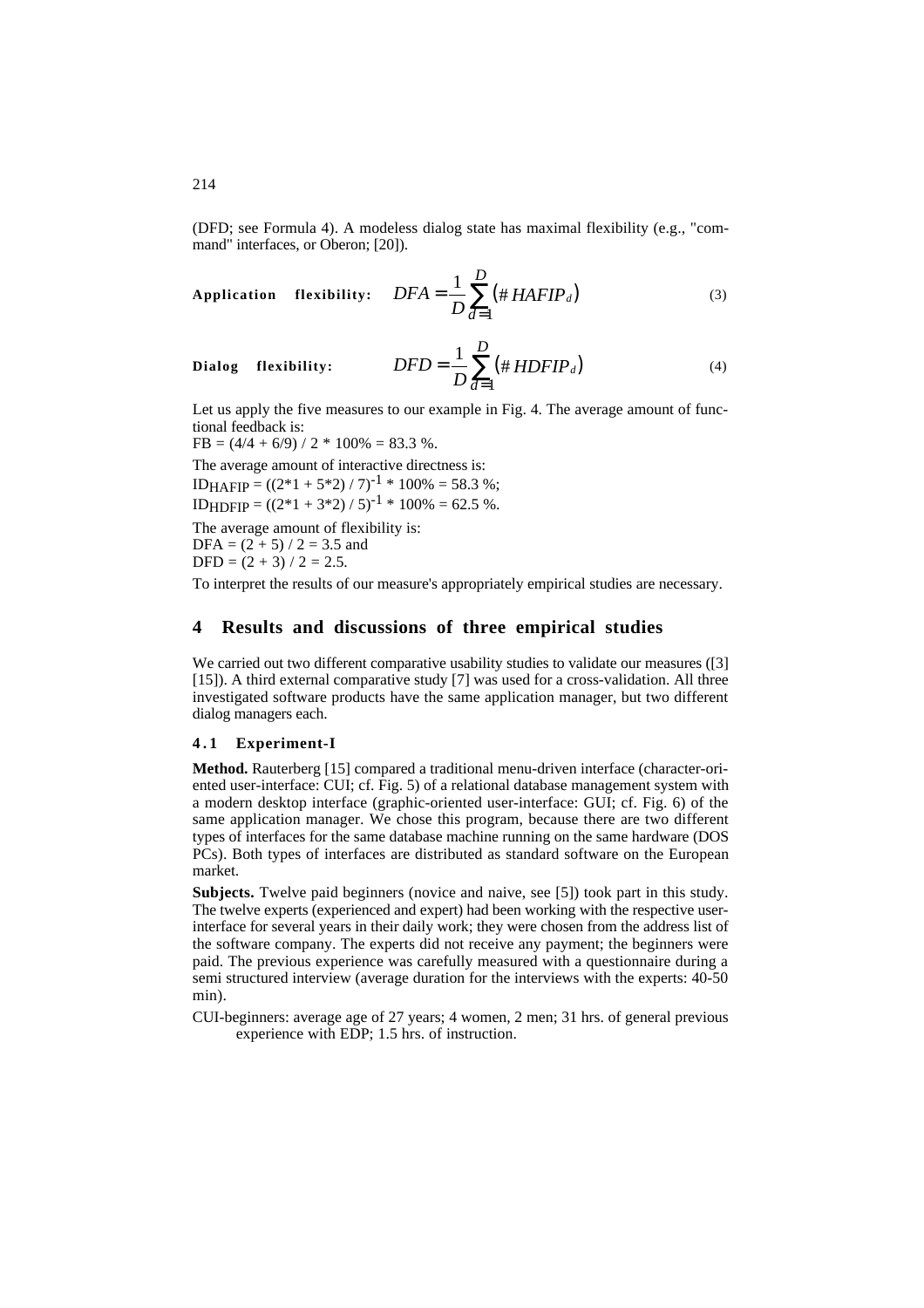- CUI-experts: average age of 38 years; 6 men; 7.500 hrs. of general previous experience with EDP; 1.736 hrs. of experience with specific user-interface (menu-selection).
- GUI-beginners: average age of 21years; 2 women, 4 men; 68 hrs. of general previous experience with EDP; 1.5 hrs. of instruction.
- GUI-experts: average age of 38 years; 6 men; 3.700 hrs. of general previous experience with EDP; 1.496 hrs. of experience with specific user-interface (desktop).

**Independent Factors.** The test design is characterised by three independent factors: (1) two diffent interfaces (Factor-A: CUI vs. GUI), (2) ten different tasks (Factor-B: task-1, task-2, …, task-10), and (3) the different experience of the test subjects (Factor-C: beginners vs. experts).

The CUI interface consists of a strict hierarchical menu tree with exact three levels (like MsWord, cf. Fig. 3). Starting with the main menu (level 1) the user can make active each module (level 2) by pressing the corresponding letter key. In the dialogue context of a module the different routines (level 3) can be activated by pressing another letter key. On main menu or module level only, help, global switches, the active data base file, and redirection input or output could be activated or changed using the function keys. In an activated routine context the dialogue control could be achieved alone by pressing function keys.



**Fig. 5.** The CUI interface of the data base management system with the representation space of the interactive objects (PAO: e.g., data file name; PDO: e.g., module name.routine name), and the representation space of the interactive functions (PAFIP: e.g., text entry point; PDFIP: e.g., function key F10).

The GUI interface is implemented under GEM on DOS PCs (cf. Fig. 6). The screen of the desktop interface is divided into four different areas. The row at the top of the screen contains the semantic labels of all pull-down menus (first area). The second row just below is an output or 'info area' (second area). The biggest part is the desktop area with all icons, windows, and dialogboxes (third area). The bottom row is a string of all semantic labels for all function keys. Each label field (F1 to F10) is a mouse sensitive area, too (fourth area). The dialogue of this typical type of desktop interface can be controlled by pull-down menus and partly by function keys, as well.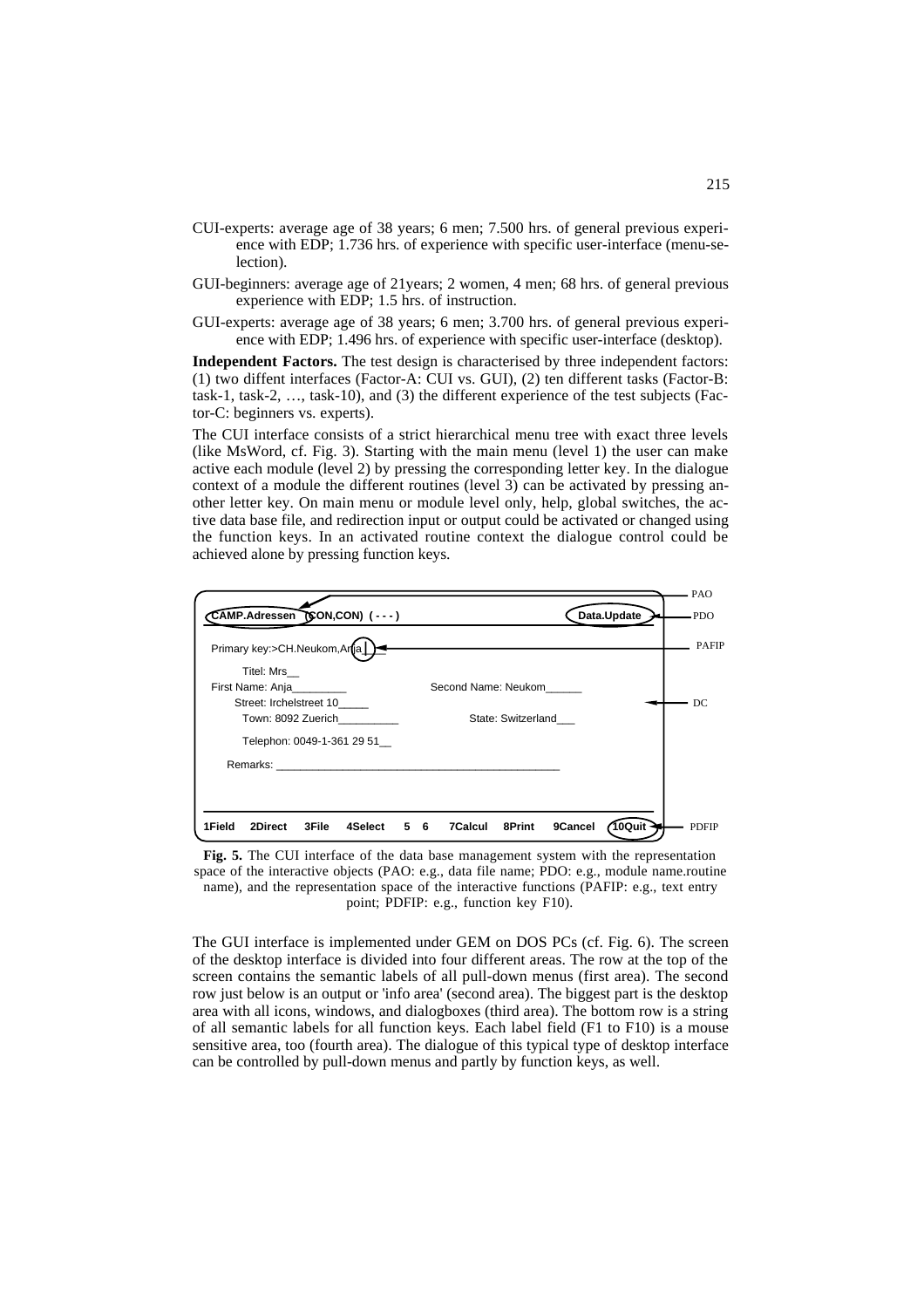**Dependent measures.** The dependent variable was the pure 'task solving time' of each user according to logfile record excluding system response time; the control variables were: the number of hours of general previous experience with EDP (included specific experience with the two different systems).



**Fig. 6.** The GUI interface of the data base management system with the representation space of the interactive objects (PAO: e.g., data files; PDO: e.g., mouse pointer, trash), and the representation space of the interactive functions (PAFIP: e.g., data entry point; PDFIP: e.g., pull down menu, function key F1, scroll bar areas).

**Tasks.** Ten tasks were selected according to whether they allowed the subjects to use exactly the same functionality of the application manager with both types of interfaces and to use those operations which are most common in daily data base work. The test data base consisted of three files, which contained all necessary attributes to manage a camping place. Tasks 9 and 10 were selected to test whether the design of the user-interface was appropriate for these types of tasks, too.

Task 1: "Please find out how many data records are in the file ADDRESS, in the file PLACE, and in the file GROUP." The user has to activate a specific menu option ("File info..." of the desktop interface; resp. "Datafile" in module "Info" of the menu interface) and to read the file size (file: ADDRESS - 280 data records, PLACE - 17 data records, GROUP - 27 data records).

Task 2: "Delete only the last data record of the file ADDRESS, the file PLACE, and the file GROUP (sorted by the attribute 'namekey')." The user has to open (sorted according to the given attribute), select and delete the last data record (file: PLACE, ADDRESS, GROUP).

Task 3: "Search and select the data record with the namekey 'D..8000C O M' in the file ADDRESS, and show the content of all attributes of this data record on the screen. Correct this data record for the following attributes: State: D, Place offer: 07, Remarks: The system dealer can give a demonstration." The user must select a certain data record (file: ADDRESS), correcting the data record with regard to three attributes.

The seven remaining tasks are completely described in [15].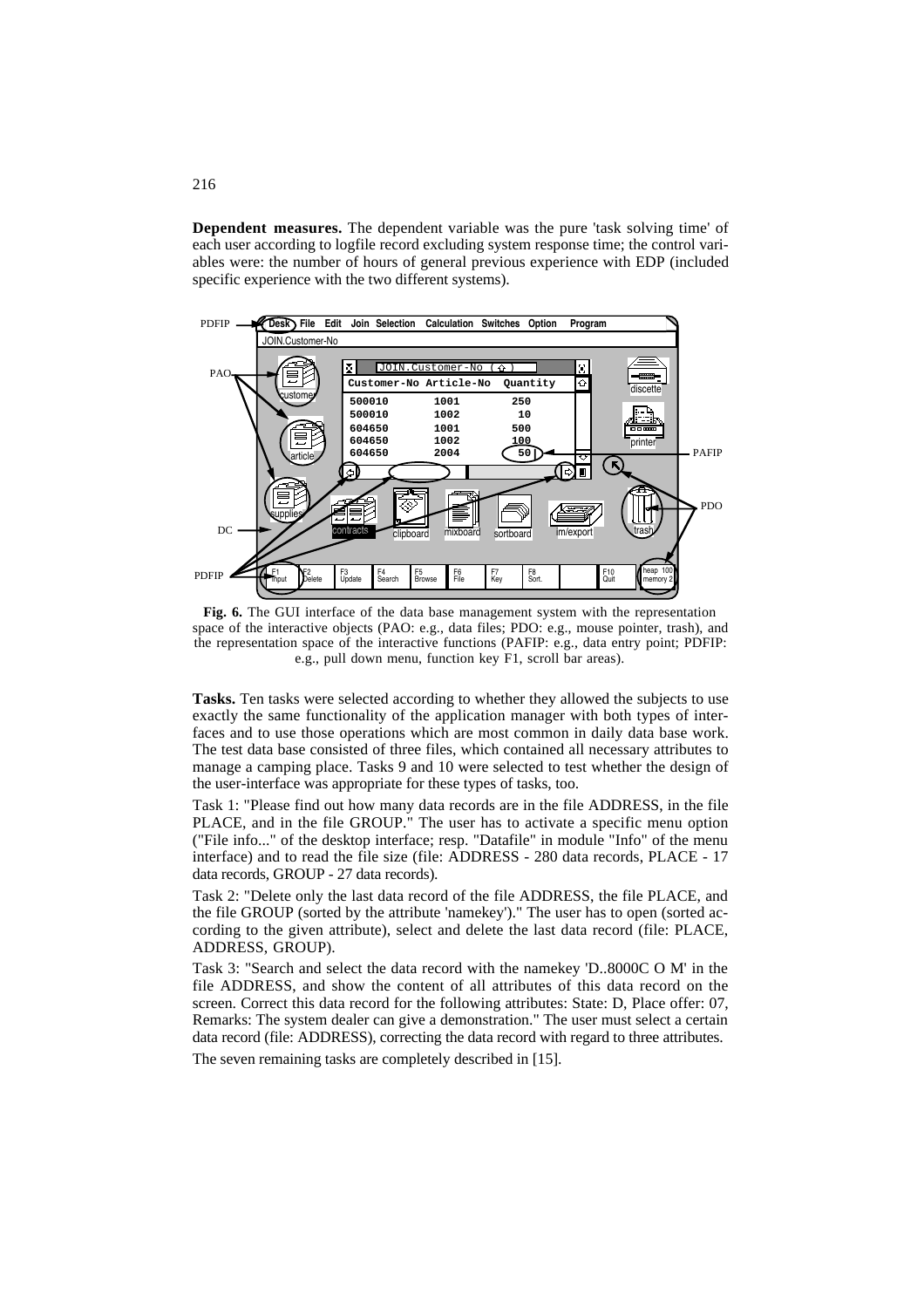**Results.** At the start the results were analysed from the point of view of a three-factorial design across only the first six tasks (Factor-A "interface", Factor-B "task (1- 6)", and Factor-C "expertness"). In the 90 minutes most of the beginners were not able to finish more than the first six (or eight at most) of the tasks given, so that the tasks 8 to 10 were excluded from this analysis. Almost all experts were able to finish all the ten tasks given.

| Dependent variable:<br>'Task solving time' | $CUI(N=6)$           | Mean $\pm$ Standard Deviation<br>$GUI(N=6)$ | Effect<br>p |  |
|--------------------------------------------|----------------------|---------------------------------------------|-------------|--|
| beginners                                  | $1073$ s $\pm$ 590 s | 670 s $\pm$ 490 s                           | < .002      |  |
| experts                                    | 414 s $\pm$ 245 s    | $201 s \pm 137 s$                           | < .001      |  |
| total                                      | 683 s $\pm$ 556 s    | 418 s $\pm$ 437 s                           | $\leq .001$ |  |

**Tab. 3.** Results of the dependent variable 'task solving time' of the comparison study CUI vs. GUI; the alpha-error is abbreviated with p

The main result of this empirical investigation was, that the mean task solving time with the GUI (experts: 201 s, beginners: 670 s) is significantly shorter than with the CUI (experts: 414 s, beginners: 1073 s) interface for beginners and experts, too (see Tab. 3). For all the first six tasks the users of the GUI interface needed less time to solve the tasks than the users with the CUI interface.

**Discussion.** Contrary to the often voiced opinion that a desktop interface with direct manipulation is good for beginners only, it is the expert group with the desktop interface who has profit of GUI's, too. Compared to them the beginners with menu selection had particularly bad results.

No specific dependency between the previous experience with EDP and the different types of tasks can be assumed. Generally it was not clear in which way the restriction on database handling applied in this investigation was responsible for the results found in this study.

On the whole it is to be emphasised that a desktop interface with direct manipulation by means of the "mouse" as a general element of interaction was superior to the conventional user-interface with menu selection by means of the "function keys". This is true particularly for users with long previous database experience (experts).

How can we explain the observed advantage of the GUI? Our first interpretation of this outcome was the supposed different amount of 'transparency' [19]. One aspect of 'transparency' is 'feedback' (see [6] pp. 318-321). But, if we take the results of our quantification into account, then we can assume that the different amount of flexibility is the critical quality.

#### **4.2 Experiment-II**

**Method.** The second experiment was run on a PC with colour screen. The standard Windows 3.0 environment with a multimedia information system of a German bank association with a hierarchical dialog structure was used. The original version was developed by the German multimedia software house ADI Inc. in Karlsruhe (D). The second version of this multimedia system was redesigned and programmed at our usability laboratory to get a system with a net-shaped dialog structure.

**Subjects.** A total of 12 beginners participated. Group-A consists of one woman and five men with the average age  $24.2 \pm 0.4$  years. Group-B consists of two women and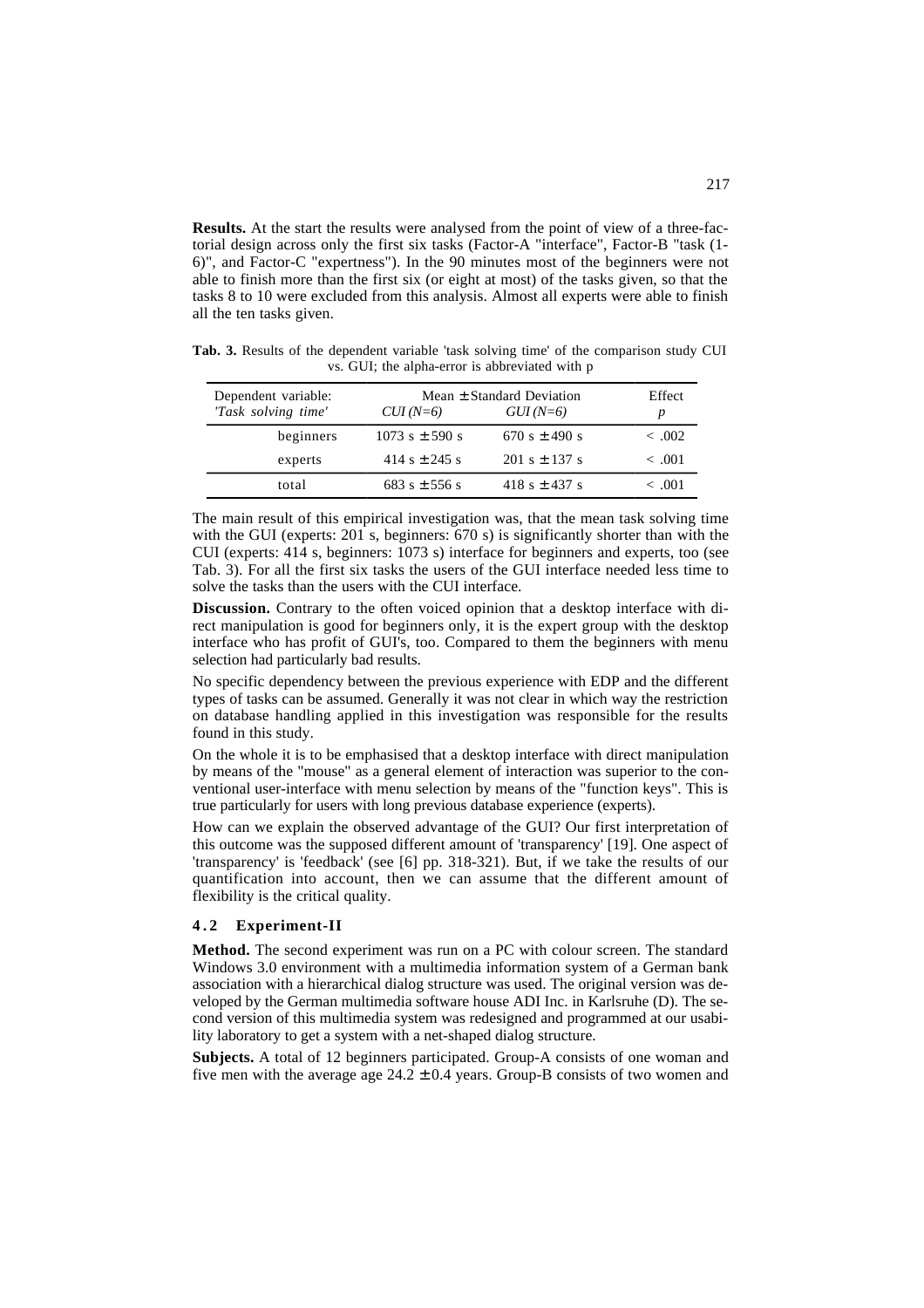four men with the average age  $22.5 \pm 0.8$  years. Group-A tested first the original version and in a second trial the redesigned version. Group-B tested both systems in reverse order.

**Independent Factors.** The test design is characterised by three independent factors: (1) two different interfaces (Factor-A: graphical interface with a hierarchical dialog structure GUIhier vs. graphical interface with a net-shaped dialog structure GUInet), (2) nine different tasks (Factor-B: task-1, task-2, …, task-9), and (3) the different sequence of testing both systems (Factor-C: GUIhier –>GUInet vs. GUInet –>GUIhier ).

The original version consists of 62 different screens (masks) with on average 11.6  $\pm$ 5.1 objects per screen (number of all objects is 721; cf. Fig. 7). The second version consists of 51 different screens (masks) with on average  $13.2 \pm 4.9$  objects per screen (number of all objects is 672).



**Fig. 7.** The graphical interface of the multimedia information system with the representation space of the interactive objects (PAO: e.g., picture of entrance hall; PDO: e.g., several topics), and the representation space of the interactive functions (PAFIP: e.g., button to next screen).

**Dependent measures.** The two dependent variables were 'task solving time' per task and 'number of masks successions' over all nine tasks.

**Tasks.** Subjects were instructed to solve nine tasks: «(1) Search a house for a price of 450,000.– DM. (2) Who is responsibly for the sales talk about an estate? (3) Where is the office of this person located in the building? (4) To buy the house you need a mortgage. Where can you get this? (5) Where can you get information about buying and selling of securities? (6) The bank offers different events of entertainment. You have a free day (April, 7th, 1993). Which events are offered? (7) You have not enough cash and you are nearby the main station. Where is the next cash service? (8) Where is the cash counter located in the building? (9) Which spectrum of services are available at the cash service desk?»

218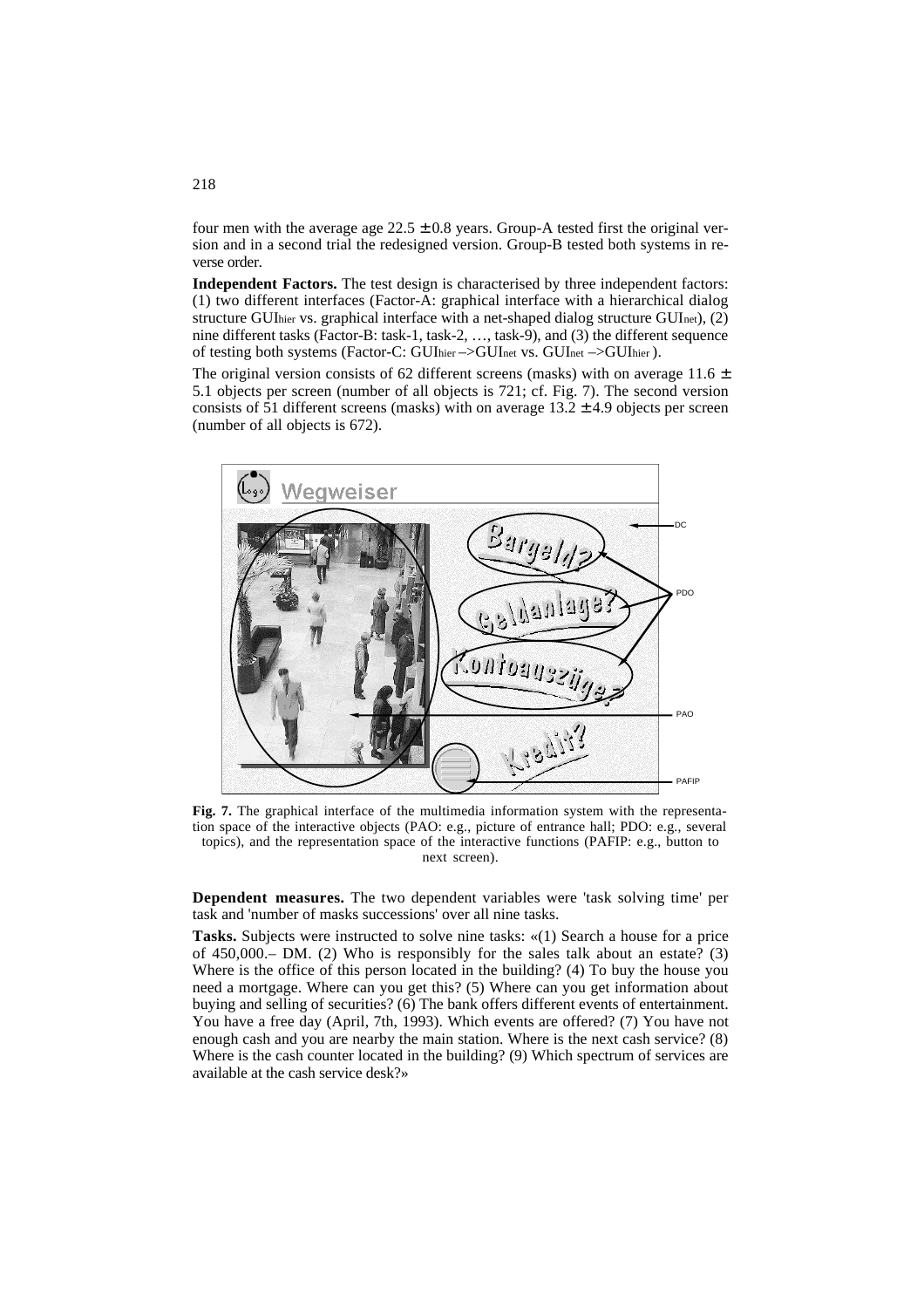**Results.** The multimedia information system with the net-shaped dialog structure (GUInet) is not superior to the system with the hierarchical dialog structure (GUIhier). It seems to be that the users of the 'more flexible' system need more time to solve the tasks (cf. Tab. 4).

To make sure that this result is not biased by an unknown aspect the experiment was carried out a second time. The results are exactly the same as in the first investigation.

Tab. 4. Results of the two dependent variables of the comparison study GUI<sub>hier</sub> vs. GUI<sub>net</sub>; the alpha-error is abbreviated with p

| Dependent variable:  | $GUI_{hier}(N=6)$     | Mean $\pm$ Standard Deviation<br>$GUI_{net}(N=6)$ | Effect<br>D |
|----------------------|-----------------------|---------------------------------------------------|-------------|
| 'Task solving time'  | 9.7 min $\pm$ 3.8 min | 10.8 min $\pm$ 4.3 min                            | < .085      |
| '#masks successions' | $54 \pm 15$ masks     | $56 \pm 19$ masks                                 | &625        |

**Discussion.** The comparison of both multimedia interfaces could not show an empirical provable difference between the hierarchical and the net-shaped dialog structure. The amount of feedback is for both interfaces identically: each HF has at least one PF. If we could show a performance difference then this difference must be caused by the type of dialog structure. But, we can not find a difference between both versions in task solving time or in number of masks successions (cf. Tab. 4).

#### **4 . 3 Experiment-III**

**Method.** The study of Grützmacher [7] was carried out to investigate research questions in the context of how to control a complex domain ('development aid for a fictive society in Africa') with the simulation tool "Moro". Two different dialog structures (hierarchical vs. net-shaped) with the same CUI interface were compared (cf. Fig. 8). The program was implemented on a host computer and could be used during six months. This host computer was installed for public access at the University of Zurich. Each session was automatically recorded. Only the first simulation session is included in the further analysis. All second or more sessions are excluded.

**Subjects.** The sample consists of 20 unknown users with the hierarchical dialog structure (average age  $25 \pm 3$  years) and 15 unknown users with the net-shaped structure (average age  $28 \pm 6$  years).

**Independent Factors.** One independent factor was varied: the dialog structure (Factor A: hierarchical CUIhier versus net-shaped CUInet dialog structure). This simulation tool was implemented on a mainframe computer system with character oriented terminals (IBM 3270). The simulation tool was controlled by several parameters (e.g., 'number of inhabitants', 'number of cows', 'capital stock', etc.).

**Dependent measures.** At the end of each simulation run the absolute difference between the actual value and the targeted value of all eight parameters was calculated and divided by the targeted value ('percental difference'). The dependent variable 'target discrepancy' was the average of all eight percental differences.

**Tasks.** The user was instructed to meet several targets, one for each of eight different parameters (e.g., 'number of inhabitants' =  $800$ , 'number of cows' =  $4000$ , etc.). To control the simulation the user could change 49 different parameters. In CUInet each of all 49 parameters was presented in exactly one mask per parameter. In CUIhier several parameters could be changed in more than one mask.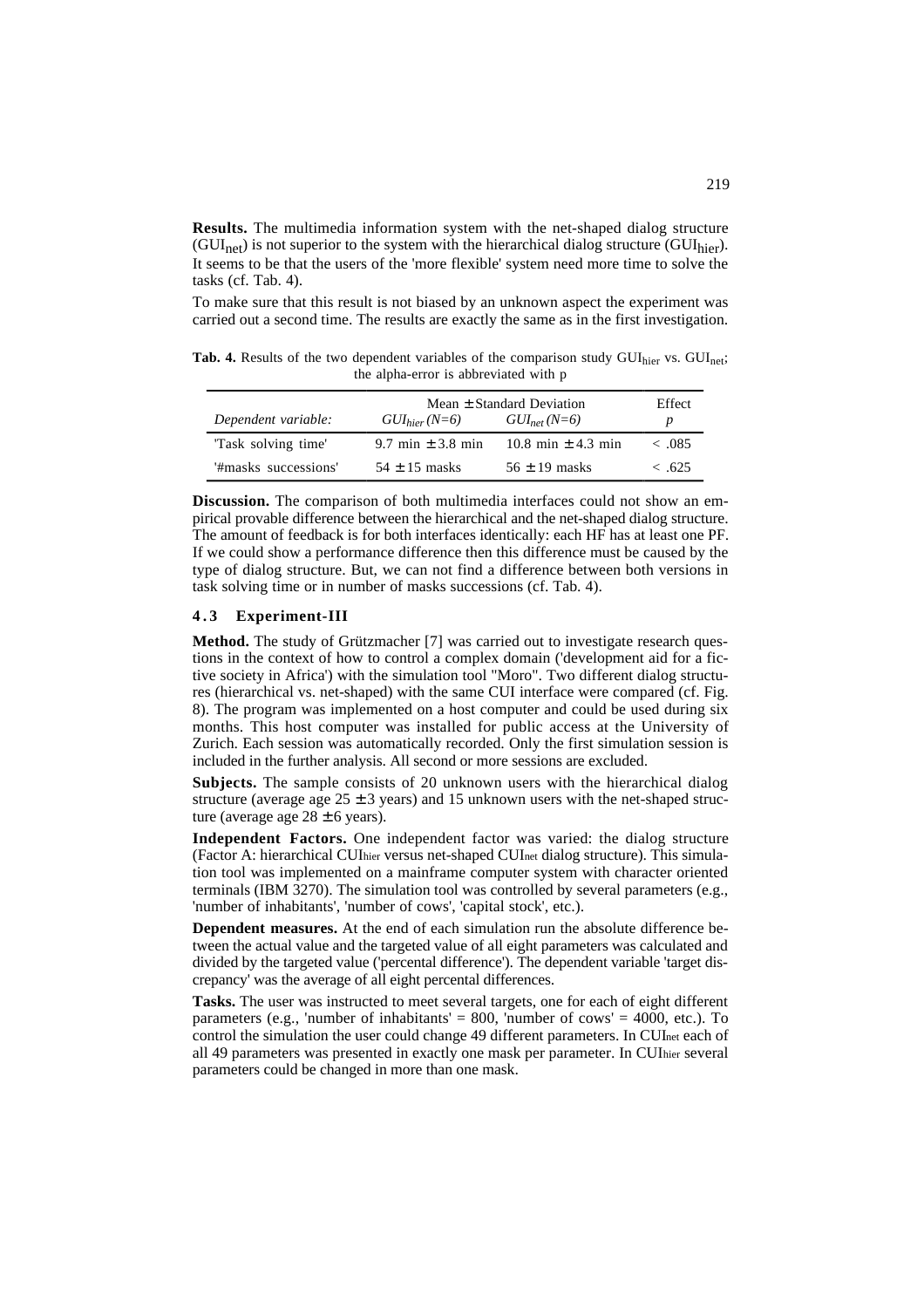

**Fig. 8.** The CUI-interface of the simulation tool with the representation space of the interactive objects (PAO: e.g., name of the tool; PDO: e.g., context sensitive help text), and the representation space of the interactive functions (PAFIP: e.g., function key END; PDFIP: e.g., menu option).

**Results.** The net-shaped dialog structure was not superior to the hierarchical dialog structure (cf. Tab. 5). This study showed similar results as in the second experiment.

**Tab. 5.** Results of the dependent variable 'target discrepancy' of the comparison study CUIhier vs. CUInet; the alpha-error is abbreviated with p

|                     |                     | Mean $\pm$ Standard Deviation | Effect |
|---------------------|---------------------|-------------------------------|--------|
| Dependent variable: | $CUI_{hier}$ (N=20) | $CUI_{net}(N=15)$             |        |
| Target discrepancy  | $49\% \pm 15\%$     | $48\% \pm 18\%$               | < .825 |

The average number of 'simulation years' was for CUI $_{\text{hier}}$  = 19  $\pm$  7 and for CUI $_{\text{net}}$  = 27  $\pm$  10 'years' (T-test, p < .043). The users played significantly 'longer' with CUInet than with CUIhier.

**Discussion.** The hypothesis of Grützmacher [5] was that the net-shaped dialog structure is superior to the hierarchical structure. The study showed no differences between both dialog structures measured with "target discrepancy" as a performance measure. Grützmacher presented no explanation for this negative result.

# **5 Results of applying the measures**

Interesting is the fact, that the GUI of experiment-I supports the user with less "visual feedback" (FB = 66%, see Tab. 6) on average than the CUI (FB = 73%). This amount of FB of the CUI is caused by 22 small DCs with  $FB = 100\%$ ; the GUI has only 14 DCs with FB = 100%. The amount of functional feedback seems not to be related to the advantage of GUIs. There must be another reason.

220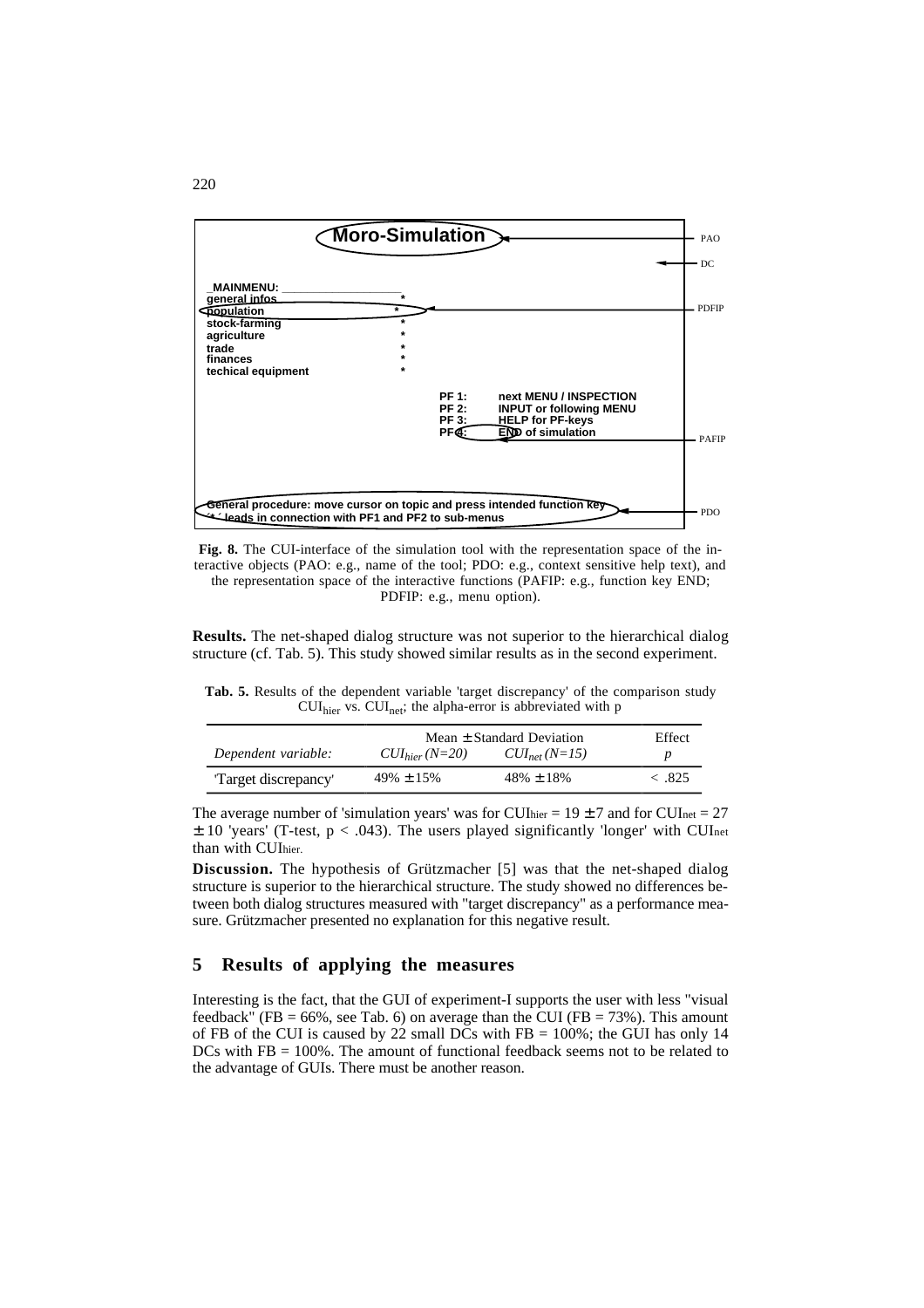The "interactive directness" is not quite different between both interfaces: CUI:  $ID = 24.7\%$  for AFIPs and  $23.2\%$  for DFIPs versus

GUI: ID =  $22.5\%$  for AFIPs and  $25.5\%$  for DFIPs (see Tab. 6).

Only the two measures of "flexibility" show an important difference:

CUI: DFA =  $12.1$  and DFD =  $10.1$  versus

GUI: DFA = 19.5 and DFD = 20.4 (see Tab. 6).

In the hierarchical dialog structure of the multimedia information system (experiment-II) only one way is given to reach an AFIP. In the net-shaped version several ways are possible to navigate through the dialog structure. But, what is an AFIP in the context of a multimedia system? What is the application kernel?

We define the *application kernel* of a multimedia information system as the set of all masks with a relevant information in the sense of the main purpose of the information system (e.g., concrete information's about bank services in the context of a bank information system); all other masks are part of the dialog manager. A PAFIP is therefore each mouse sensitive area that changes the system to a mask of the application kernel; all other buttons or mouse sensitive areas are DFIP's.

**Tab. 6.** Comparison our three empirical validation studies relating to the quantitative measures ID, FB, DFA, and DFD. P is the number of all different dialog PATHs for an AFIP or a DFIP; D is the number of all different DCs

| Expe-<br>riment | Interface type and<br>dialog structure | $P_{(AFIP)}$ | $ID_{(AFIP)}$<br>$\frac{0}{6}$ | $P$ (DFIP) | $ID_{(DFIP)}$ | D   | FB<br>$\%$ | <b>DFA</b> | <b>DFD</b> |
|-----------------|----------------------------------------|--------------|--------------------------------|------------|---------------|-----|------------|------------|------------|
|                 | CUI-hierarchical                       | 434          | 24.7                           | 362        | 23.2          | 36  | 73         | 12.1       | 10.1       |
|                 | GUI-hierarchical                       | 547          | 22.5                           | 570        | 25.5          | 28  | 66         | 19.5       | 20.4       |
| Н               | Multimedia-hierarchical                | 241          | 25.1                           | 34         | 28.1          | 68  | 100        | 3.6        | 0.5        |
| Н               | Multimedia-net shaped                  | 276          | 40.7                           | 87         | 46.3          | 65  | 100        | 4.2        | 1.3        |
| Ш               | CUI-hierarchical                       | 720          | 20.9                           | 693        | 23.9          | 363 | 86         | 2.0        | 1.9        |
| Ш               | CUI-net shaped                         | 490          | 15.8                           | 1053       | 21.9          | 389 | 90         | 1.3        | 2.7        |

With the generous support of Grützmacher we were able to analyse all 752 dialog contexts for both interfaces of the simulation tool 'Moro' (cf. experiment-III). For the hierarchical CUI we get the following results:  $DFA = 2.0$  and  $DFD = 1.9$ ; for the netshaped CUI:  $DFA = 1.3$  and  $DFD = 2.7$  (see last two rows in Tab. 6). These results for DFA and DFD of both CUI interfaces give us a strong empirical evidence that the following assumptions are correct:

- (1) The dialog flexibility can be quantitatively measured in a task independent way, and
- (2) the values of DFA and DFD must exceed the threshold of 15.

## **6 Discussion**

If our interpretation of the outcome of experiment-I is correct then we can not find a significant performance difference for dialog structures that remain under the assumed threshold of 15. To control the factor of feedback we carried out the second experiment with a multimedia information system that has 100% functional feedback for both interfaces [3].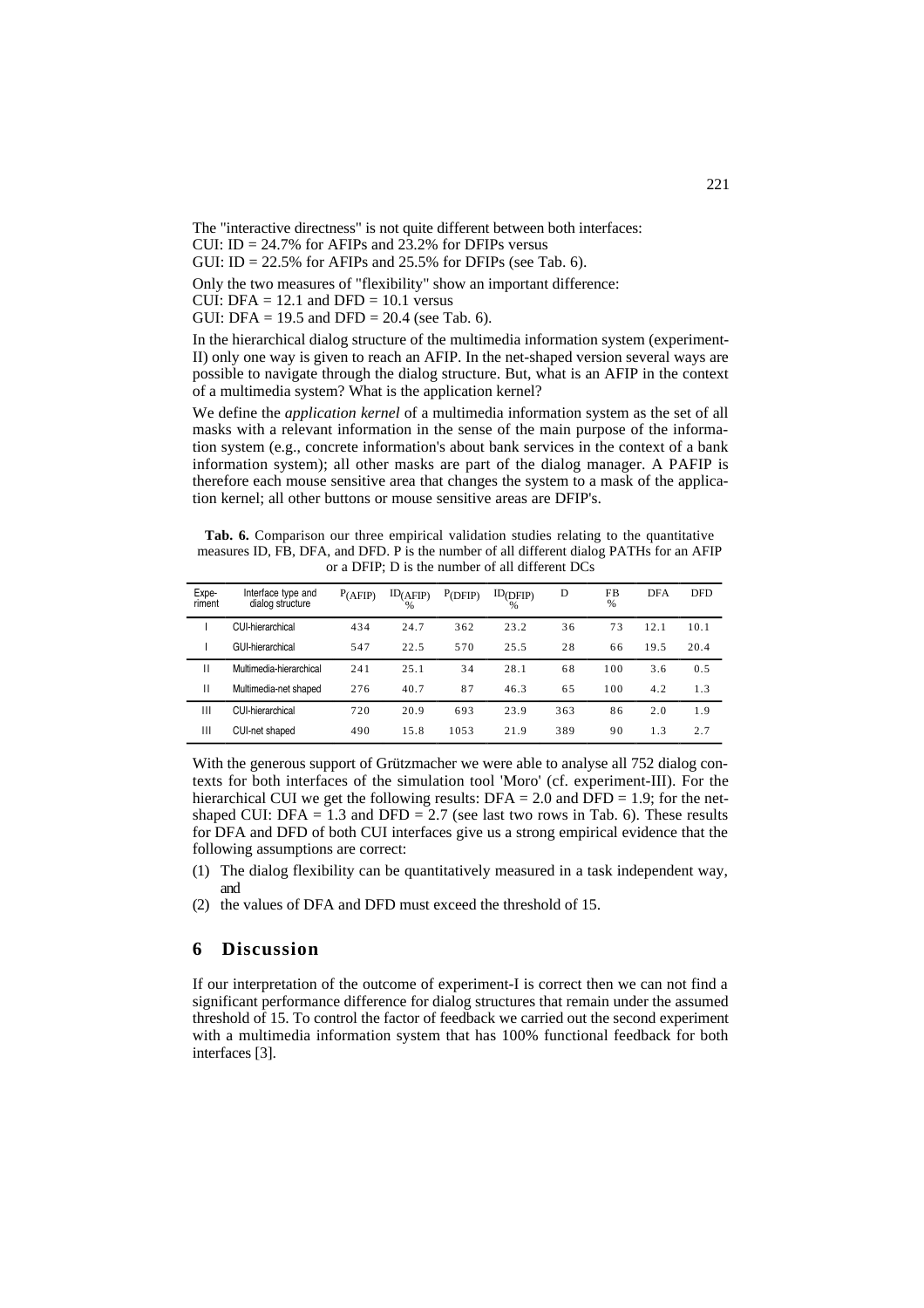We picked out a multimedia information system with a hierarchical dialog structure where DFA and DFD are clearly under 15. We implemented a comparable system with a net-shaped dialog structure where DFA and DFD have nearly the same ratio of flexibility as in experiment-I:

 $DFA_{GUI}$  /  $DFA_{CUI} = 1.6$  and  $DFA_{MMnet}$  /  $DFA_{MMhier} = 1.2$ ;

 $DFD<sub>GUI</sub> / DFD<sub>CUI</sub> = 2.0$  and  $DFD<sub>MMnet</sub> / DFD<sub>MMhier</sub> = 2.6$ .

As we predicted, we can not find a significant performance difference between both types of dialog structures (see Tab. 4). To make sure that our results are not biased by our own expectations, we carried out a cross validation study. To do this, (1) we need the outcomes of an external independent comparison study between two different interfaces and (2) the possibility to apply our quantitative measures to all DCs of both interfaces. The empirical investigation of Grützmacher [7] fulfils both conditions.

Given our interpretation of the last two experiments we expected and found a value for DFA and DFD under 15. We interpret the negative result of experiment-III to the effect that flexibility must exceed a threshold to be effective (DFD,  $DFA > 15$ ).

## **7 Conclusion**

Using the quantitative measures for "feedback", "interactive directness" and "flexibility" to measure the interactive quality of user-interfaces, we are able to classify the most common types: command, menu, desktop. The command interface is characterised by high interactive directness, but this interface type has a very low amount of visual feedback. Especially graphical interfaces (e.g., multimedia) can support users with sufficient interactive directness. GUIs are characterised by high dialog flexibility.

The presented approach to quantify usability attributes and the interactive quality of user-interfaces is a first step in the right direction. The next step is a more detailed analysis of the relevant characteristics and validation of these characteristics in further empirical investigations. In the context of standardisation we can use our criteria to test user-interfaces for conformity with standards.

**Acknowledgements:** We have to thank the following persons for their generous support: Dr. Karl Schlagenhauf and Raimund Mollenhauer at ADI Software Inc., Karlsruhe (D), Prof. Kurt Bauknecht at the University of Zürich, Andreas Grützmacher and Prof. Eberhard Ulich at the ETH, Zürich (CH).

## **8 References**

- 1. Bevan, N., J. Kirakowski and J. Maissel: What is Usability? In: H-J. Bullinger (ed.): Human Aspects in Computing: Design and Use of Interactive Systems with Terminals. Amsterdam: Elsevier 1991, pp. 651-655.
- 2. Bodart, F. and Vanderdonckt, J. M.: On the problems of selecting interaction objects. In: G. Cockton, S. Draper & G. Weir (eds.): People and Computers IX. Cambridge: Cambridge University Press 1994, pp. 163-178.
- 3. Brunner, M. and M. Rauterberg: Hierarchische oder netzartige Dialogstruktur bei multimedialen Informationsystemen: eine experimentelle Vergleichsstudie. Technical Report MM-2-93. Institut für Arbeitspsychologie, Zürich: Eidgenössische Technische Hochschule (1993).